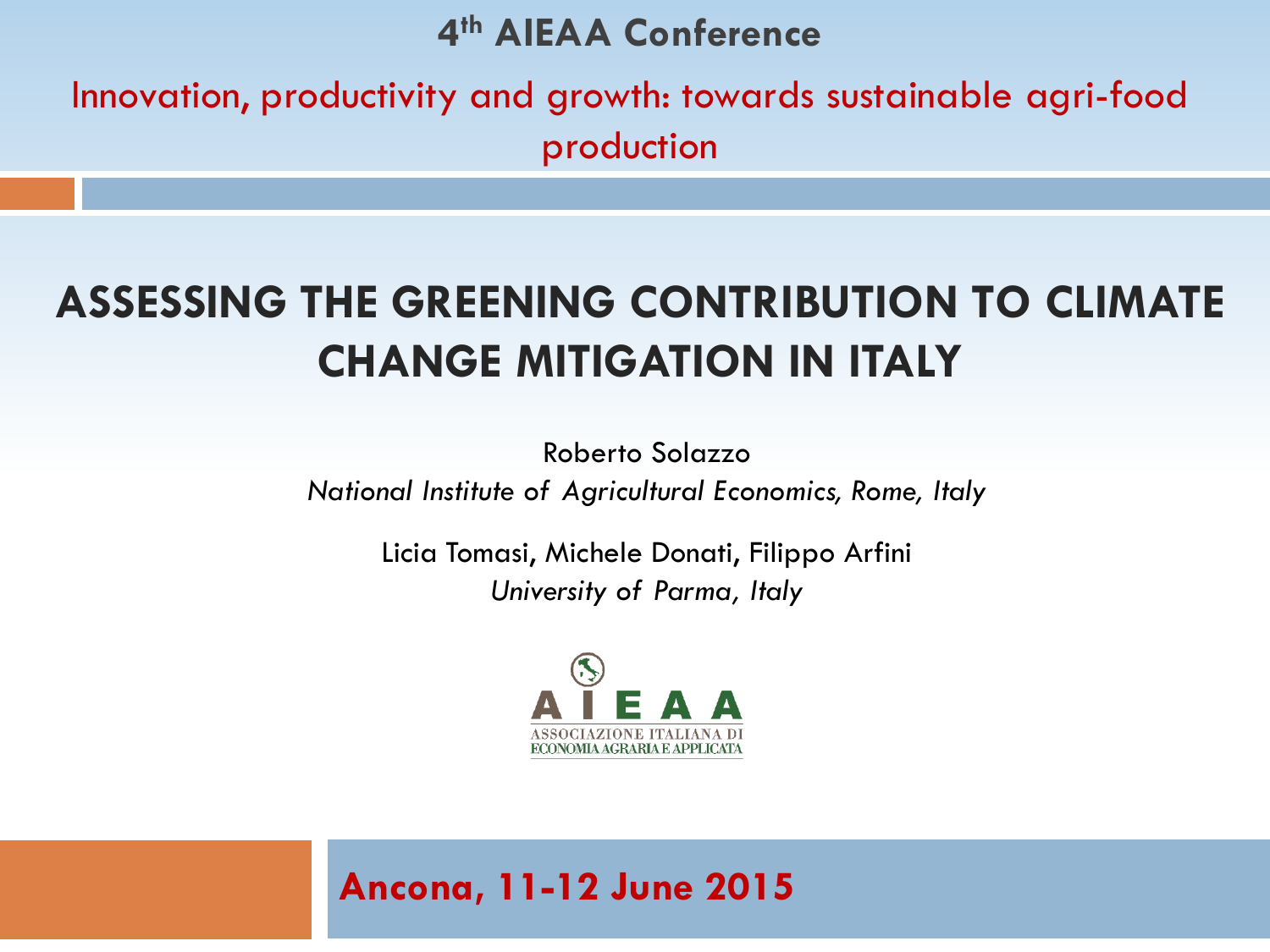#### **Objectives**

- **Evaluate the potential effects of the Greening on the GHG reduction in a Italian macro-region (Emilia-Romagna, Lombardia and Veneto)**.
- $\Box$  The assessment is carried out by applying a Positive Mathematical Programming (PMP) model using **individual farm FADN information**.
- The **farm model** implements the scenario included in the last reform for evaluating in particular:
	- The **regionalisation and convergence effect**
	- The **greening actions**
- The results can provide **information on changes in land allocation and the contribution of Greening on CO2 emissions.**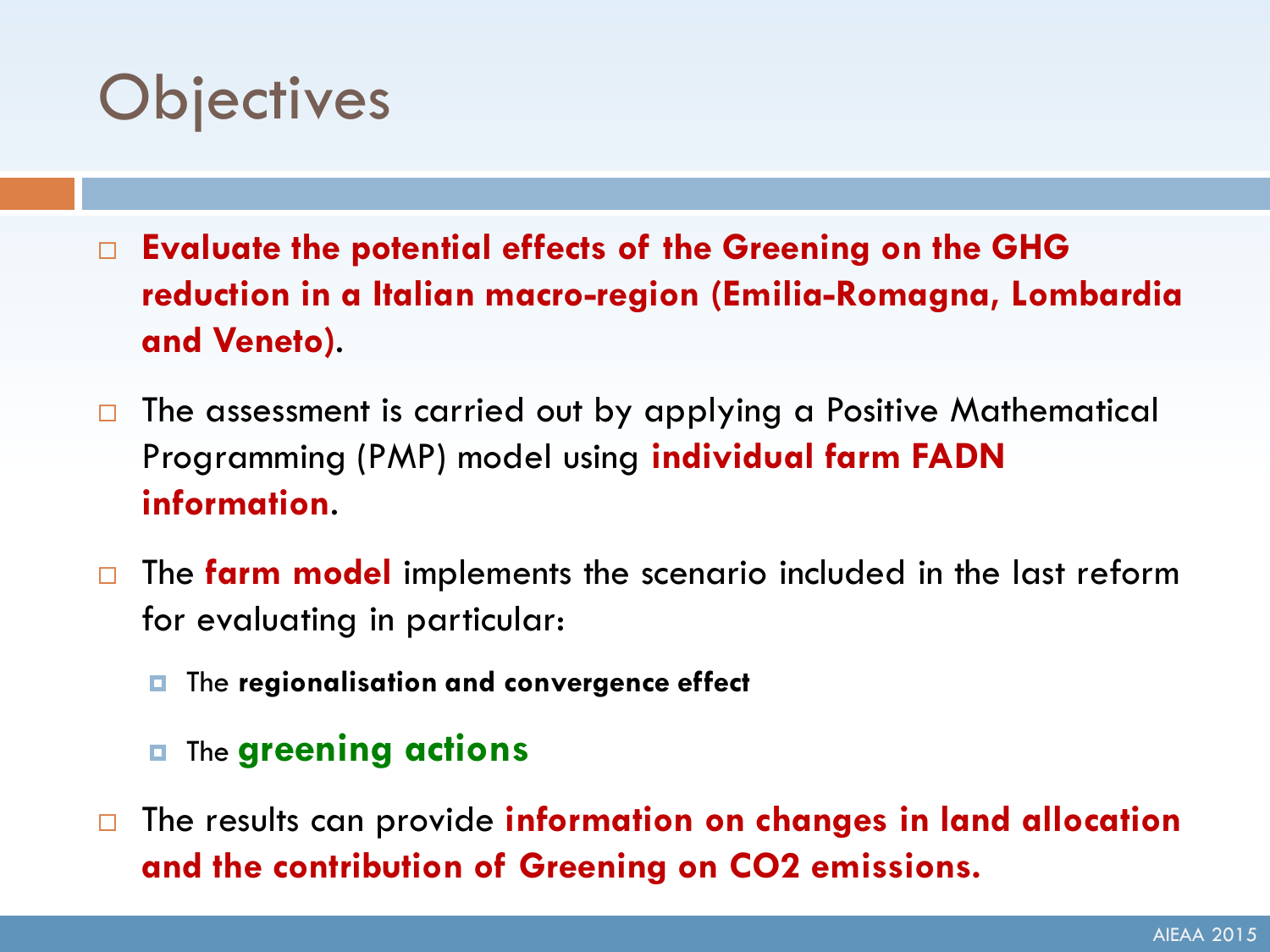#### Model structure

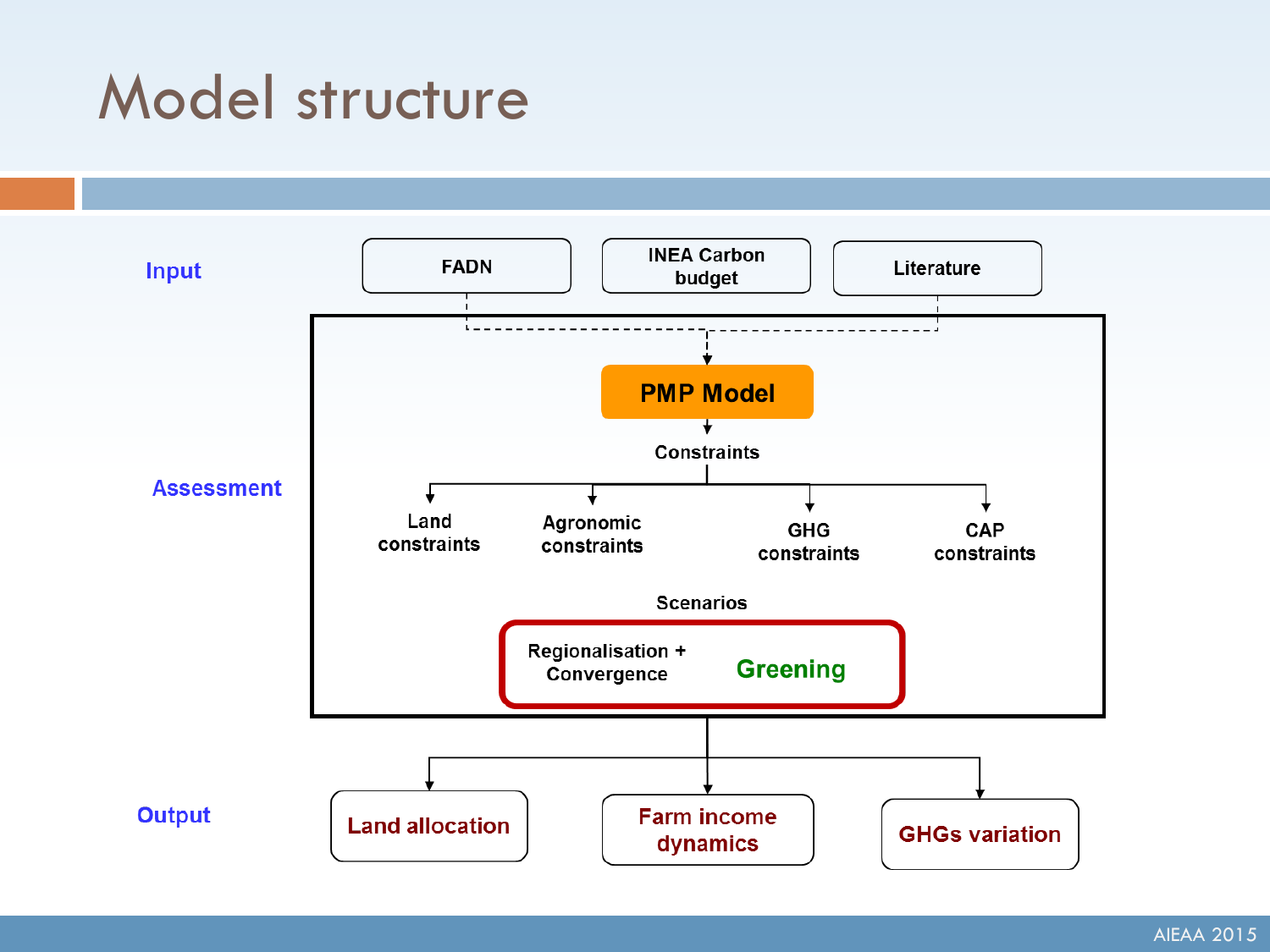# PMP model

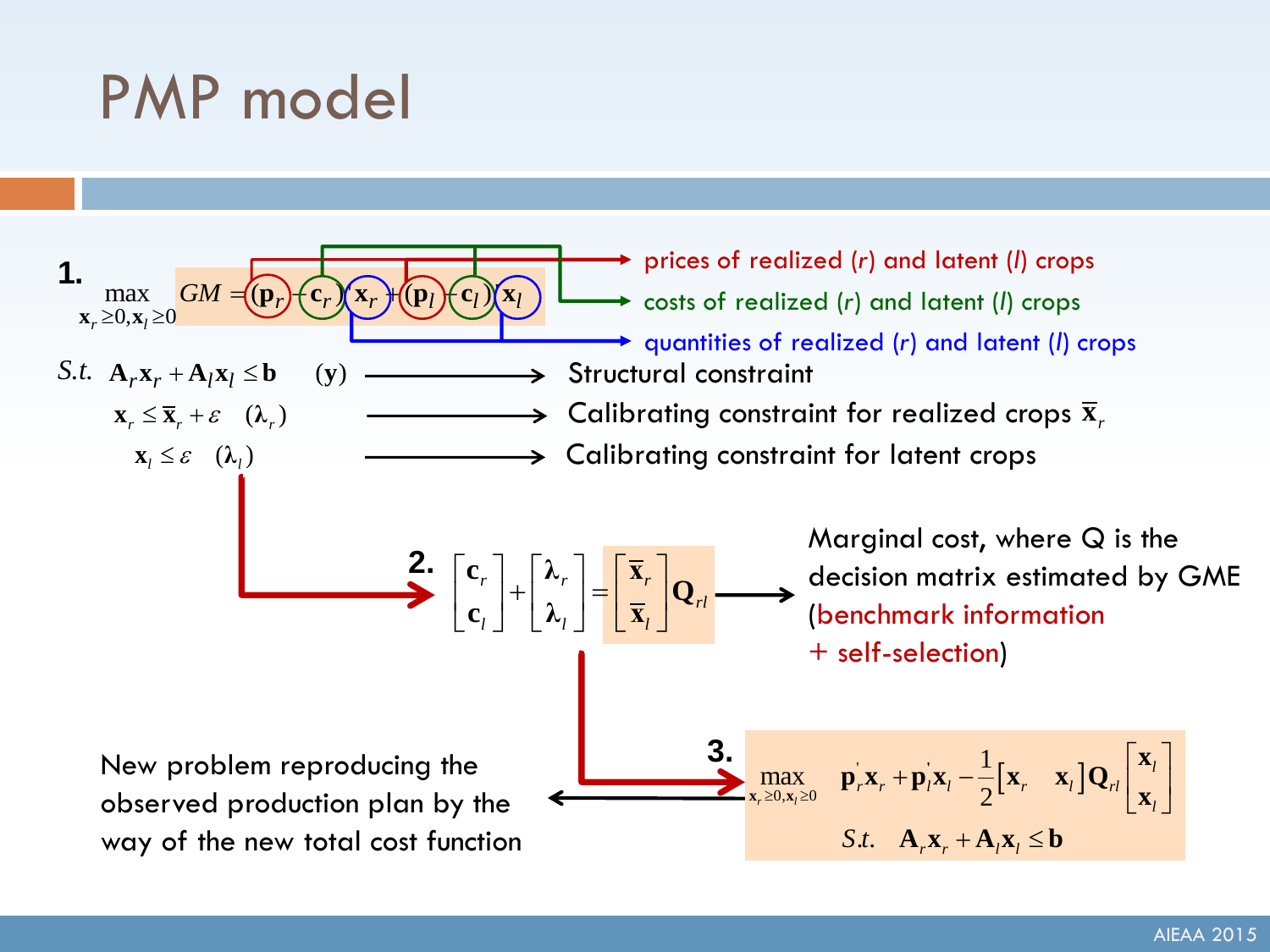### FADN Data



- $\Box$  The analysis aims to evaluate the effect of Greening in Emilia-Romagna, Lombardia and Veneto.
- The data are collected from **the Italian Farm Accountancy Data Network (FADN)** considering all the farms located in low land area of the region.
- **2,197 farms present in the 2012 dataset**
- **154,455 farms according to the FADN weighting system**.
- **The statistical representativeness is guaranteed at regional and Farm Type (FT) level.**
- **FADN will provide information on observed land use, yields, prices and costs.**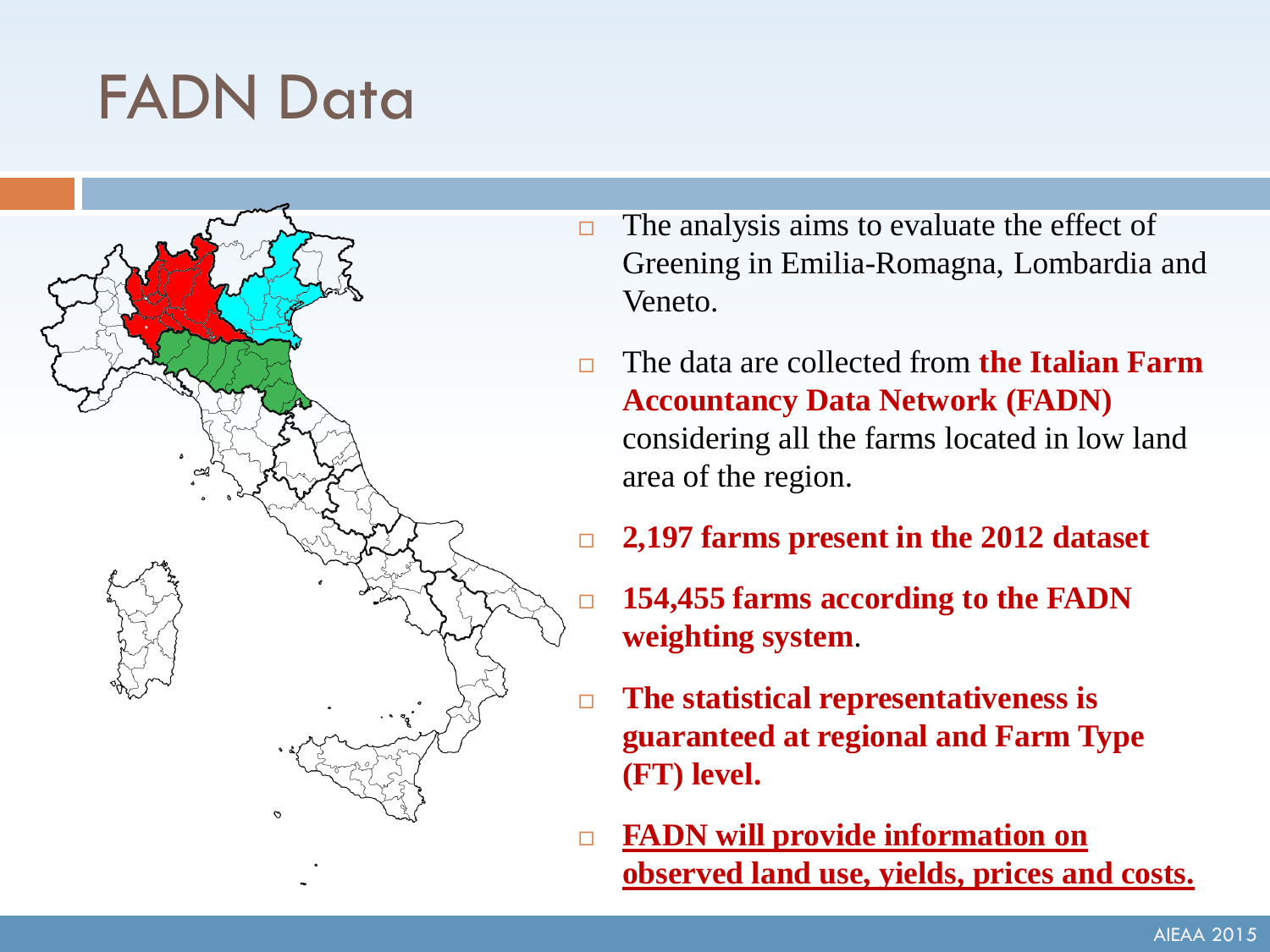# CAP Simulation

 $\Box$  The simulation model integrates information on agronomic rotations and I Pillar CAP constraints:

$$
\max_{\mathbf{x}_{r} \geq 0, \mathbf{x}_{i} \geq 0} \mathbf{p}_{r} \mathbf{x}_{r} + \mathbf{p}_{i} \mathbf{x}_{i} - \frac{1}{2} [\mathbf{x}_{r} \mathbf{x}_{i}] \mathbf{Q}_{r} \begin{bmatrix} \mathbf{x}_{i} \\ \mathbf{x}_{i} \end{bmatrix}
$$
   
 
$$
\mathbf{H} \qquad \text{Agronomic} \qquad \text{Greening} \qquad \text{onechanisms} \qquad \text{Borems}
$$

 $\Box$  The simulation is developed farm by farm by maximizing a conjoined objective function:

> $\max CGM = \sum GM_n$ *n*  $\overline{CGM} = \sum GM_n$   $\sum_{n=1}^{n} \overline{CGM} =$  Conjoined gross margin  $GM_n$  = Farm gross margin ( $n=1,2,...,N$ )

□ The Greening scenario investigated is compared to the baseline referred to the baseline scenario:

*Final CAP (1307/2013) Baseline 2013* Vs. *3 Greening measures*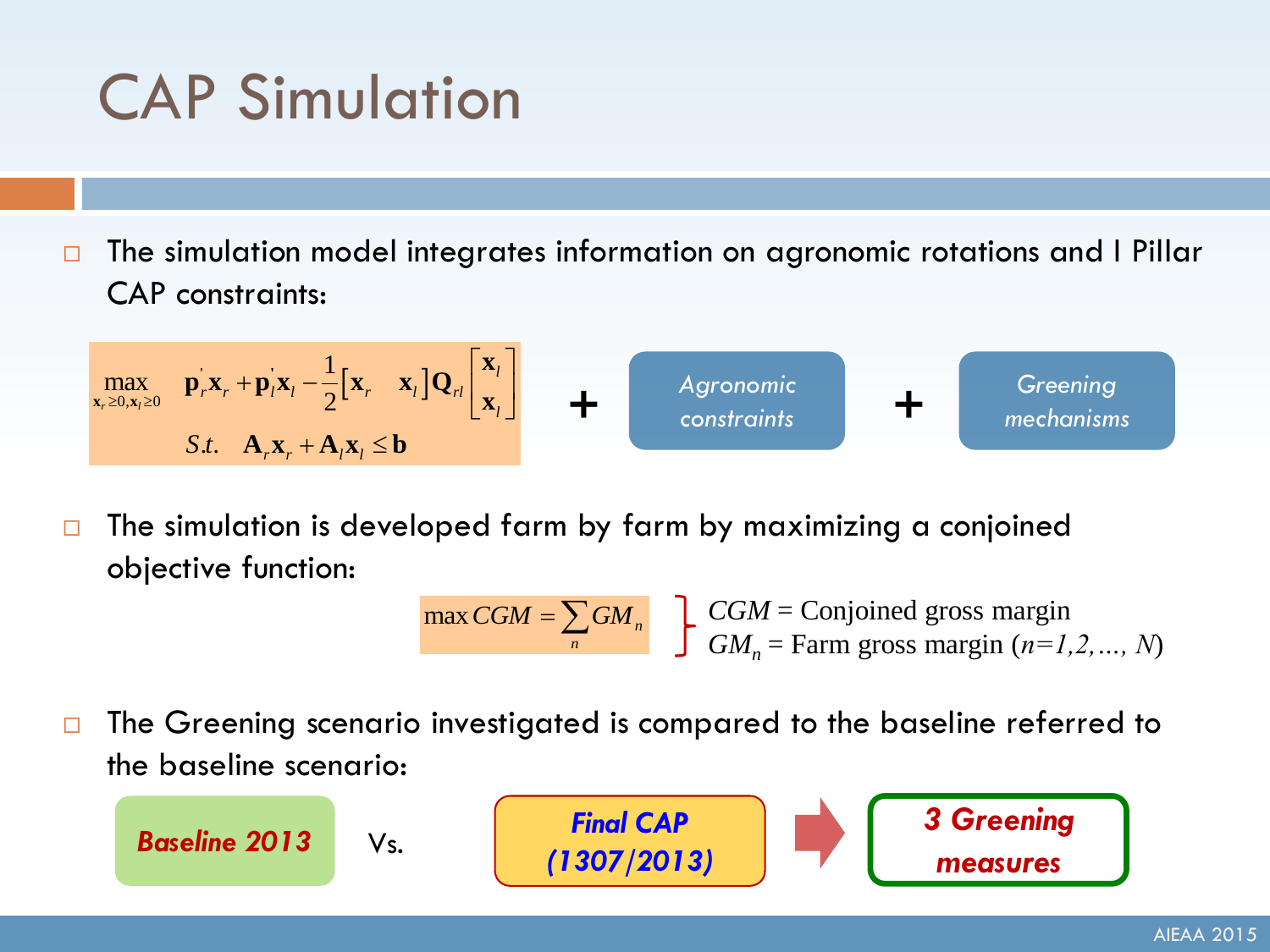# Agriculture GHG Budget

- □ For evaluating the GHG emissions per crop, we adopted the methodology developed by INEA (Coderoni and Bonati, 2013), in reference to the following sectors:
	- CO2: fuel need for the different agricultural operations;
	- **D** N2O:
		- Direct emissions (Animal manure, Fertilizers, N-fixing crops)
		- Indirect emissions (atmospheric deposition, leaching and runoff)
	- $\Box$  CH4:
		- From enteric fermentation
		- From manure management
		- From rice cultivation
- We do not consider the soil sink action and effects on the LUC.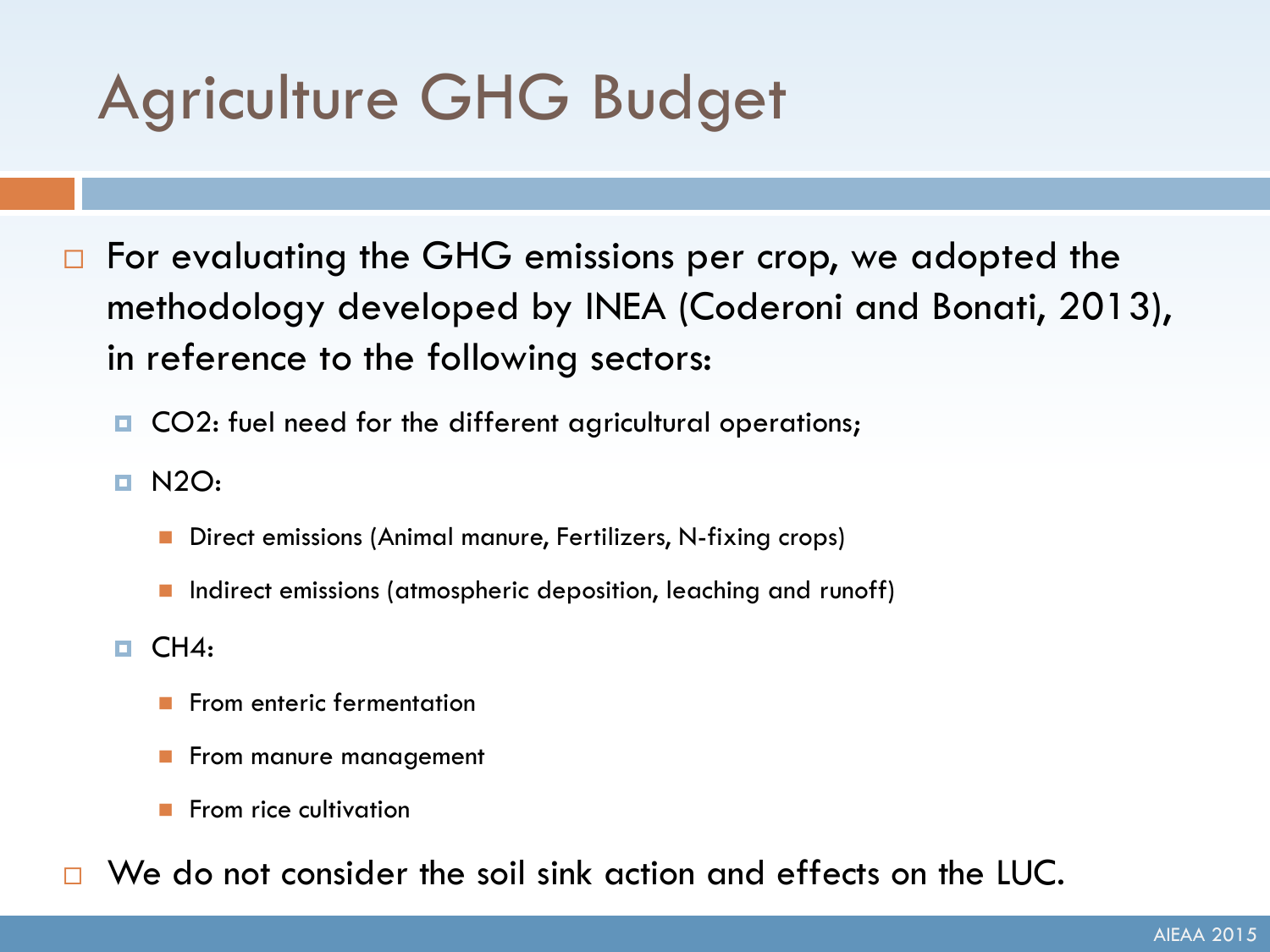# Agriculture GHG Budget



**CO2 N2O CH4**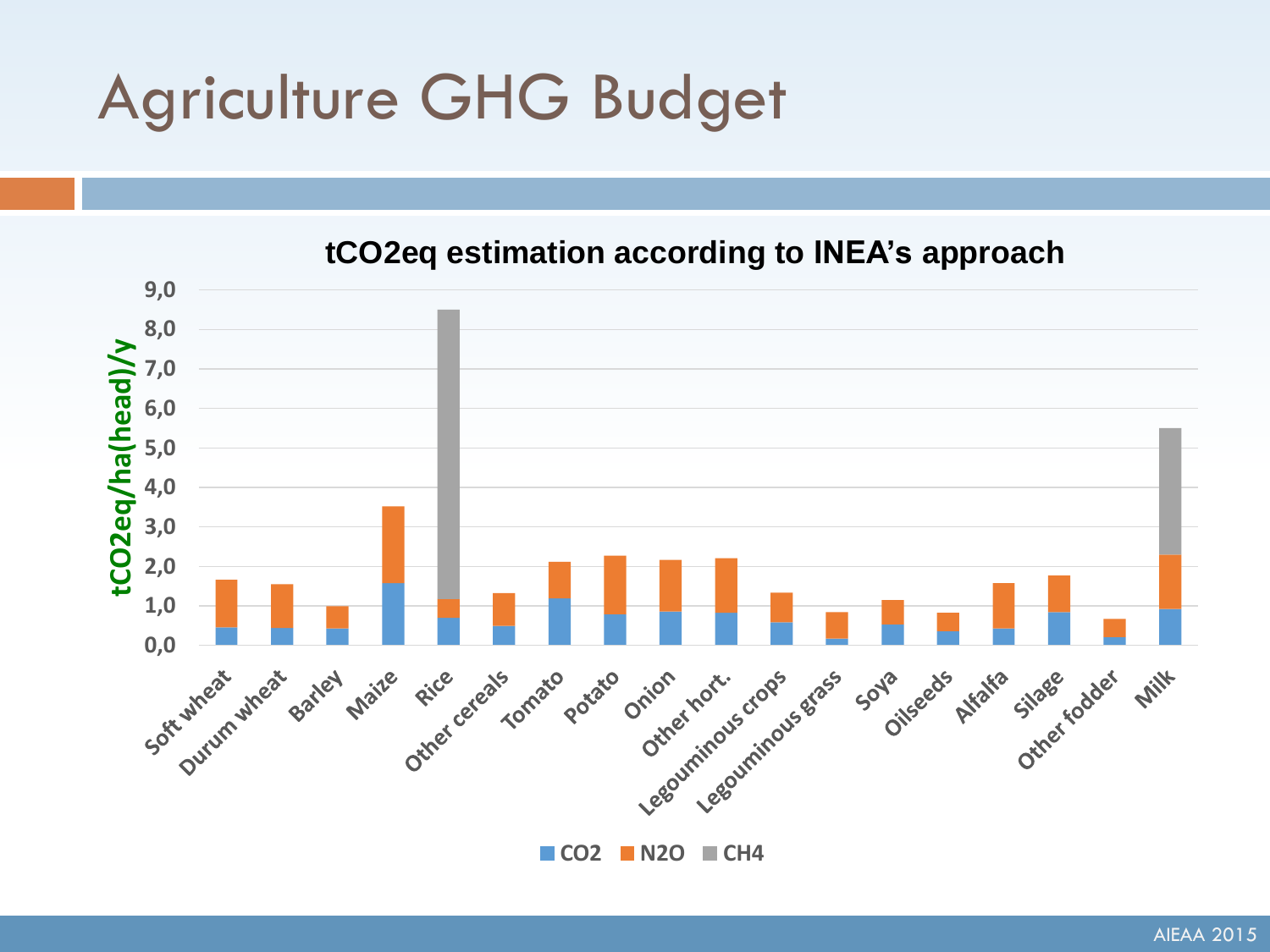### GHG emissions

#### **Estimated emissions per region**



The most important emissions in Lombardia are due to the intensive use of the agricultural soil and the intensive milk cow breeding in the region. The FADN weights have a role as well.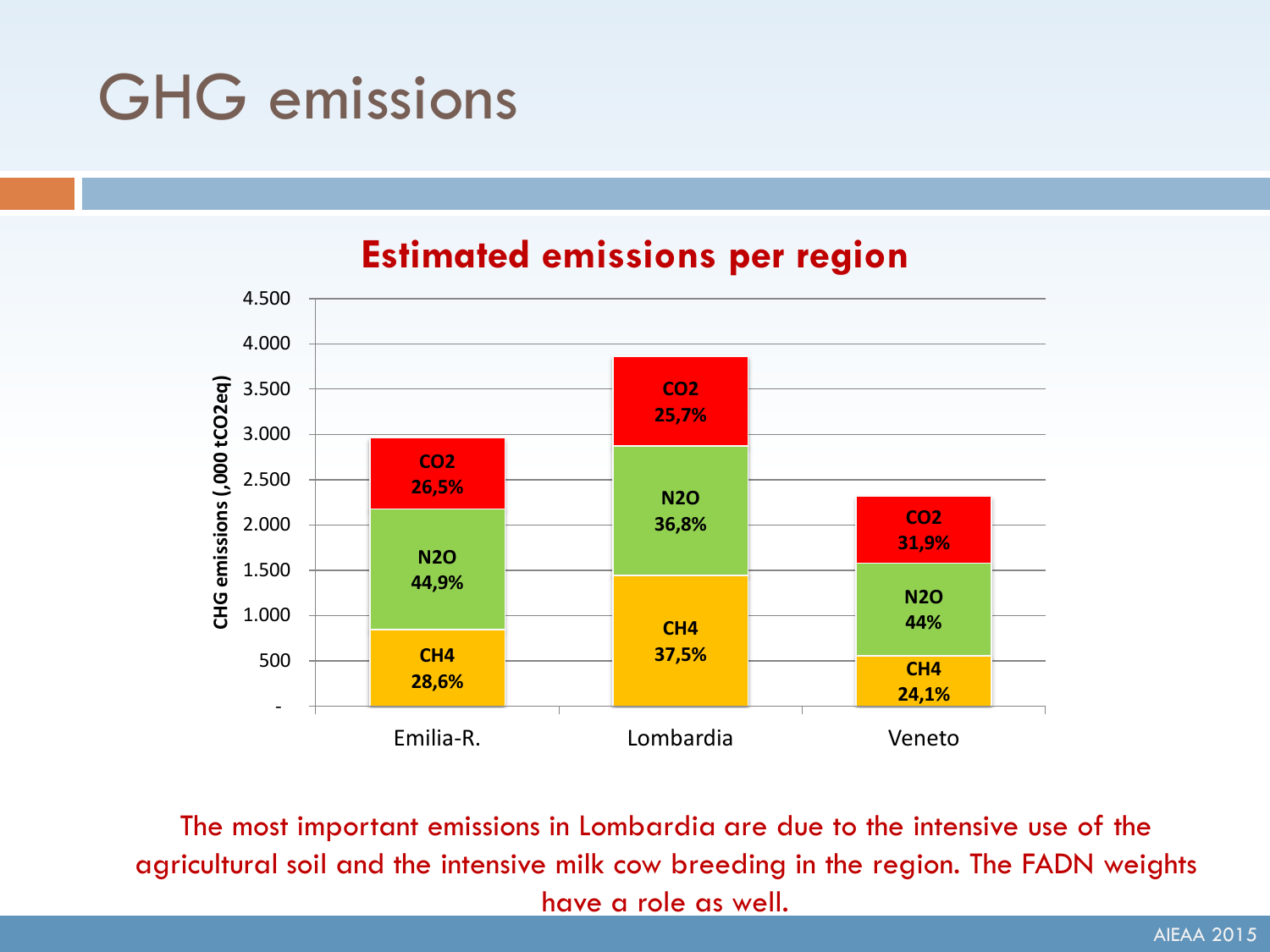

- $\Box$  CAP scenario considers the corresponding intervention system in relation to **Greening:**
	- Crop diversification
	- **Maintenance of permanent grassland**
	- Ecological focus area (**land left fallow and N-fixing crops with weighting factor 0,7**)
	- **Specific involvement and exclusion criteria**
- Results capture the impact on land use at territorial level and farm structure (farm size, farm type).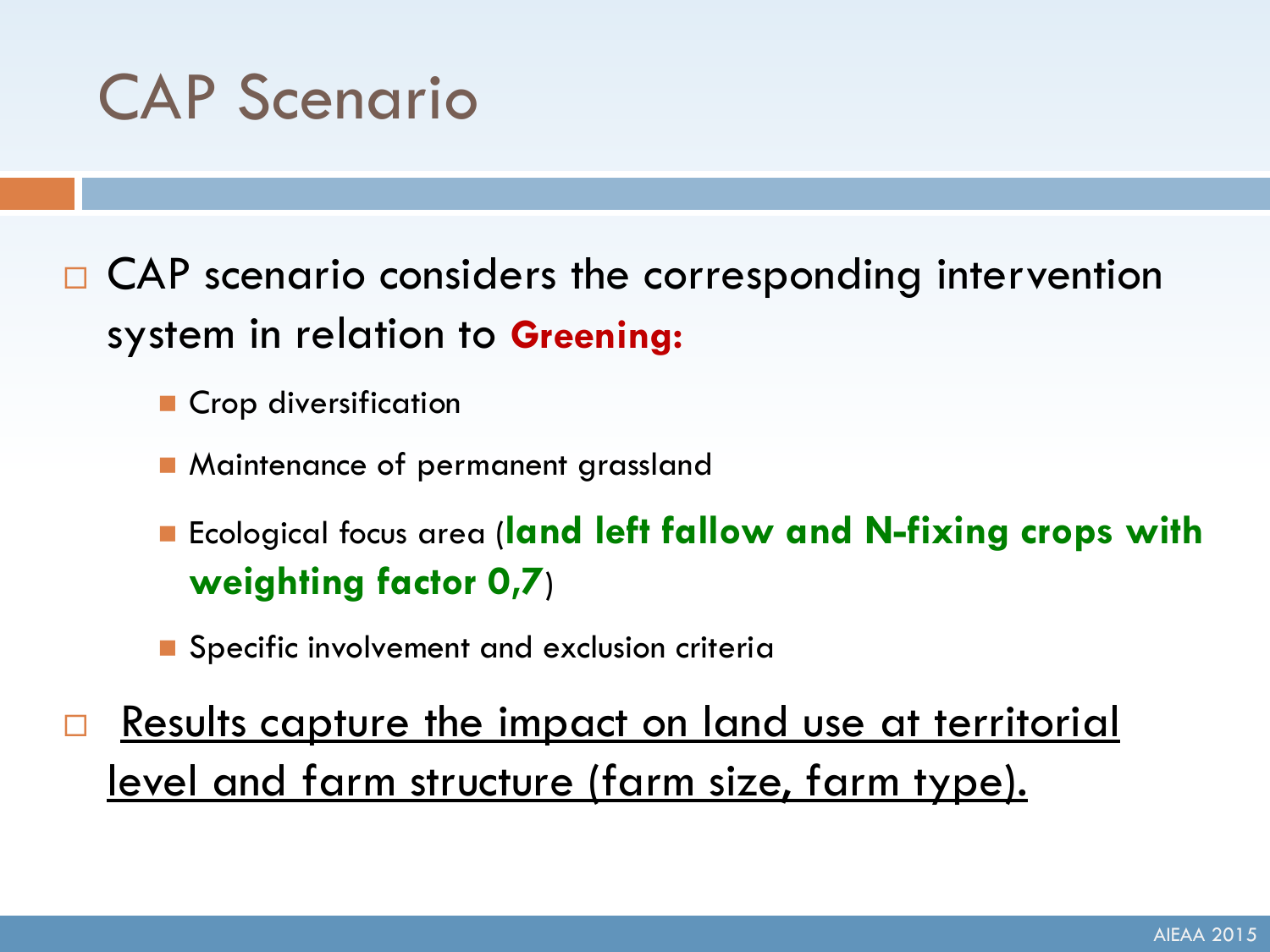#### Results – Land allocation



AIEAA 2015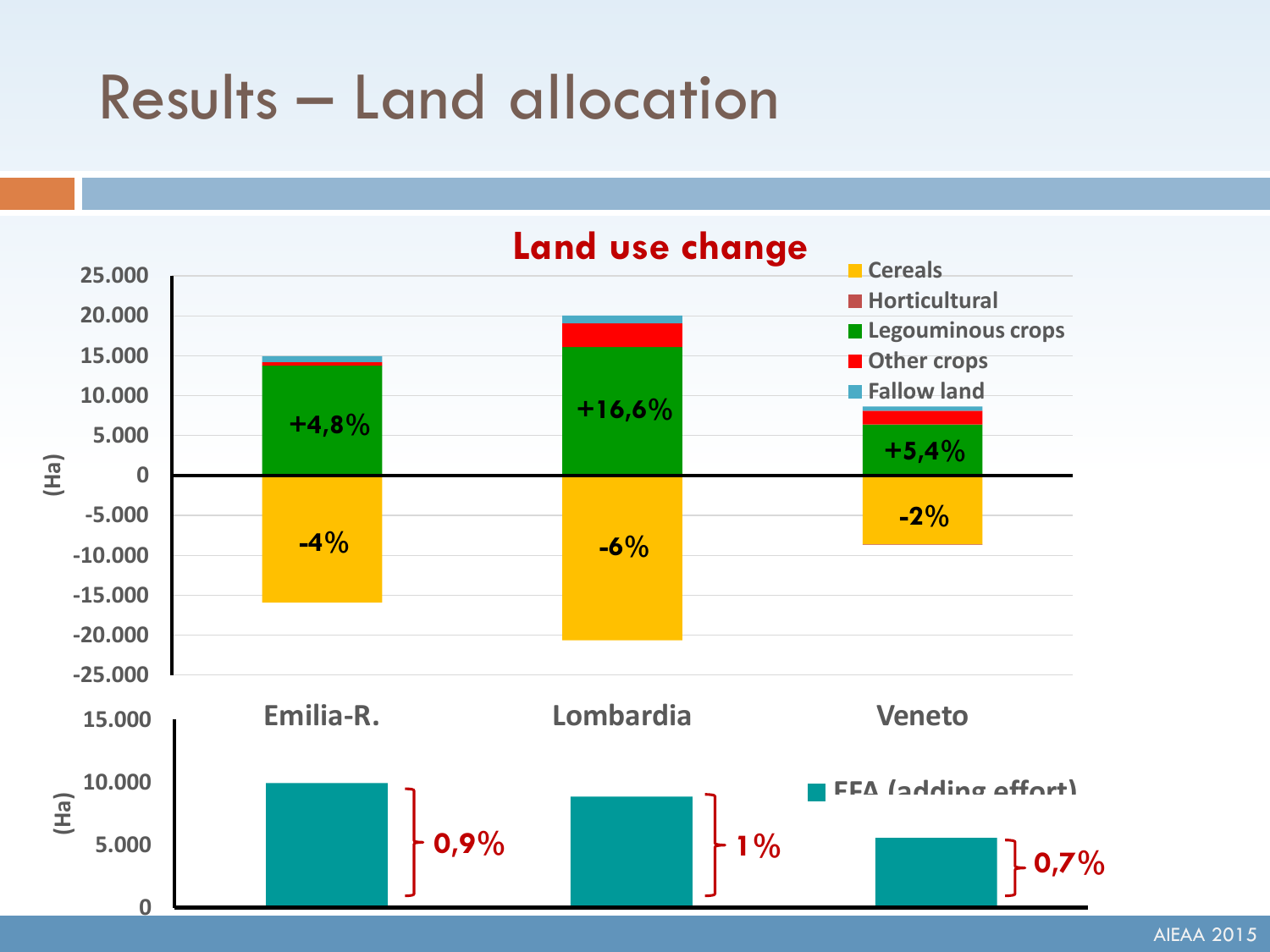## Results – GHG emissions



The total reduction in CO2eq emissions corresponds to 100,000 tons for the entire macro-region

#### **GHGs variation**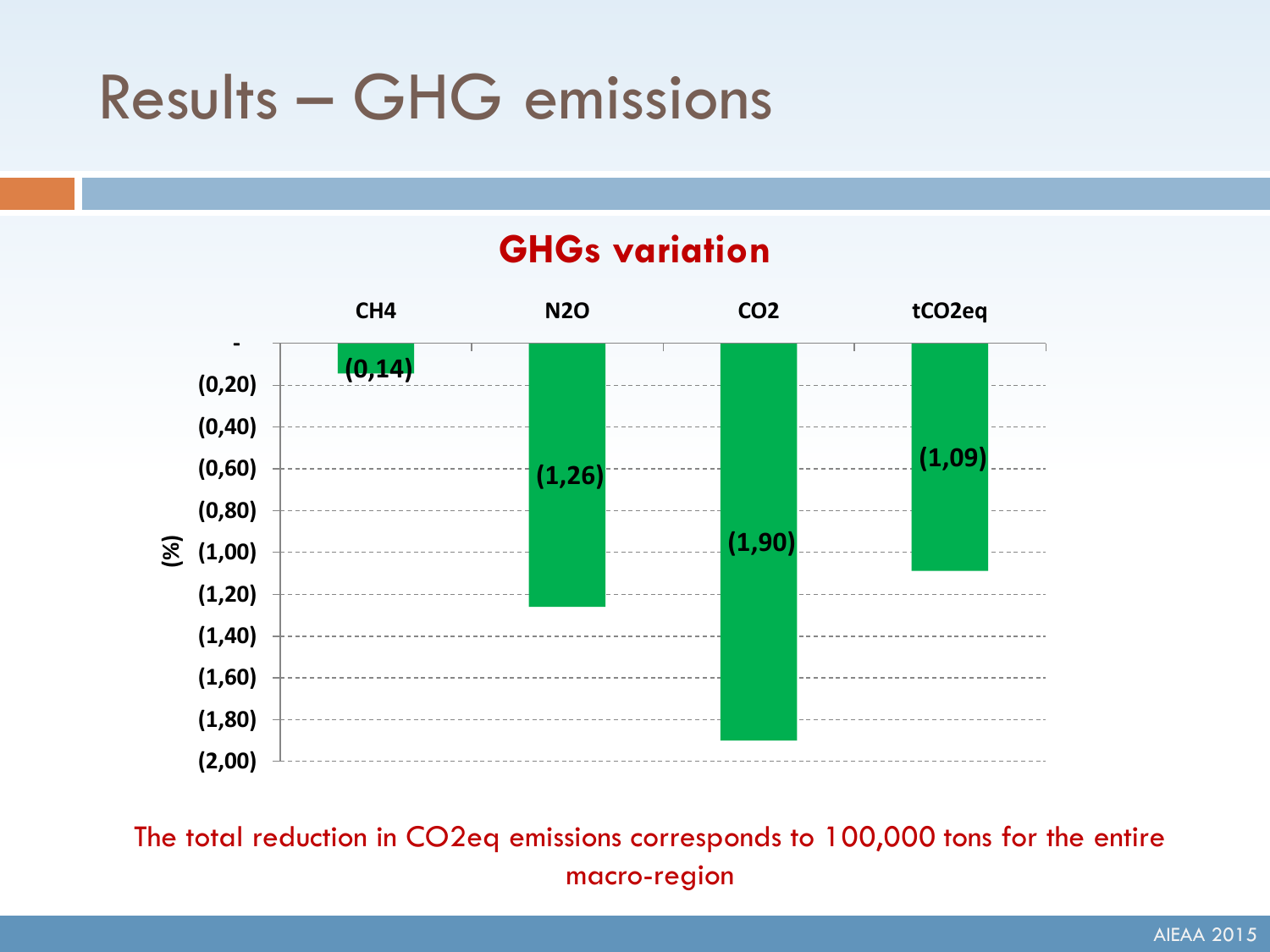### Results – GHG emissions

#### **GHGs variation at regional level**



Lombardia shows the highest contribution in terms of CO2eq reduction, being characterised by a relevant specialization in maize and milk production. The greening measures affects more the CO2 emissions rather than the other GHGs.